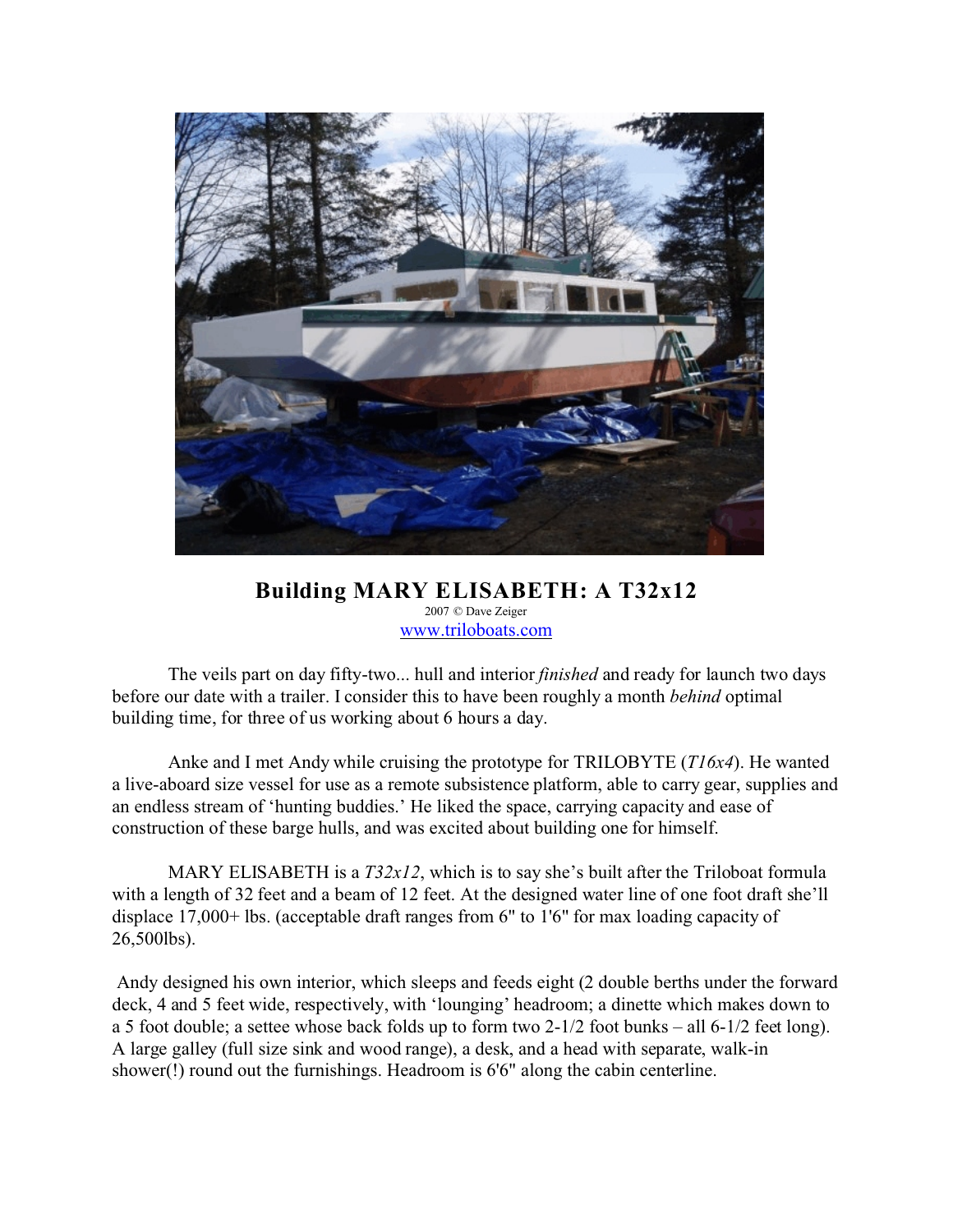Andy plans to rig her as a junk ketch for off-wind, 'only for fun' sailing. He's working on a hydraulic drive system fueled by a little diesel and lots of vegetable oil. He tows a humongous power skiff that doubles as a yawl boat. He plans relatively short hops with MARY ELISABETH, ranging by skiff for fishing and hunting, and spent this last year doing just that.

Andy chose to double-skin his hull, so the whole exterior consisted of 3/4" AC plywood, outboard, with a layer of  $\frac{1}{2}$ " AC ply, inboard, to total 1-1/4" – A sides exposed. This was some very good looking tropical wood of unknown variety, which the local lumber supply had in stock. All exterior seams were taped (glass/epoxy), decks and bottom resin-coated with a copper powder anti-fouling mixed in below the bootstripe. Topsides were finished with latex paint. As of this writing, the finish and wood are all looking good.

We used a range of glues. 3M5200 and Sikaflex for hull joins, Weldwood for panel lamination and framing, an inexpensive polyurethane construction adhesive for interior joinery and a 3M spray adhesive for the blue foam panels. Clamping pressure and glue backup was provided by bronze ring-shank nails for the exterior, and some galvanized in the interior.

Windows are 1/4" acrylic. I had specified 3/8" outside with a 1/8" inner layer (2" separation) for insulation, but neither were available in Sitka. The 1/4" seems to be doing well enough (single layer, at this point)... no undue condensation, and Andy reports that he's warm year-round.

The circular saw is the primary power tool, but a router, small table saw, jig saw, drill and sanders all saw their share of use. Our 15 ton screw-jack was a big help.

*TBoats* are ordinarily one sheet of plywood wide. With a 12 foot beam, the easy thing to do is to buy 12 foot sheets for all transverse pieces. They may not be locally available, however, and cost much more than standard 8 footers (e.g., two sheets of 12' might cost twice what three sheets of 8' would). Building a Tx12 with eight footers means puzzle piecing it all together to avoid line-up of butts. If labor or site rental amount to much at all, or even if you value a month of your life, it pays to cough up the dough. The double skin option is expensive and heavy, but combines high-hull strength (won't require much support from interior furnishings) with reasonable thermal insulation and has enough beef to sink fasteners at any point.



So... it's February in Sitka, Alaska, again. We spent the first week building components in a heated (aaah!) garage that's just a *wee* bit tight for three, materials and components! Then we moved out to the ballasted front yard. The 'building jig' is just any two longish beams supported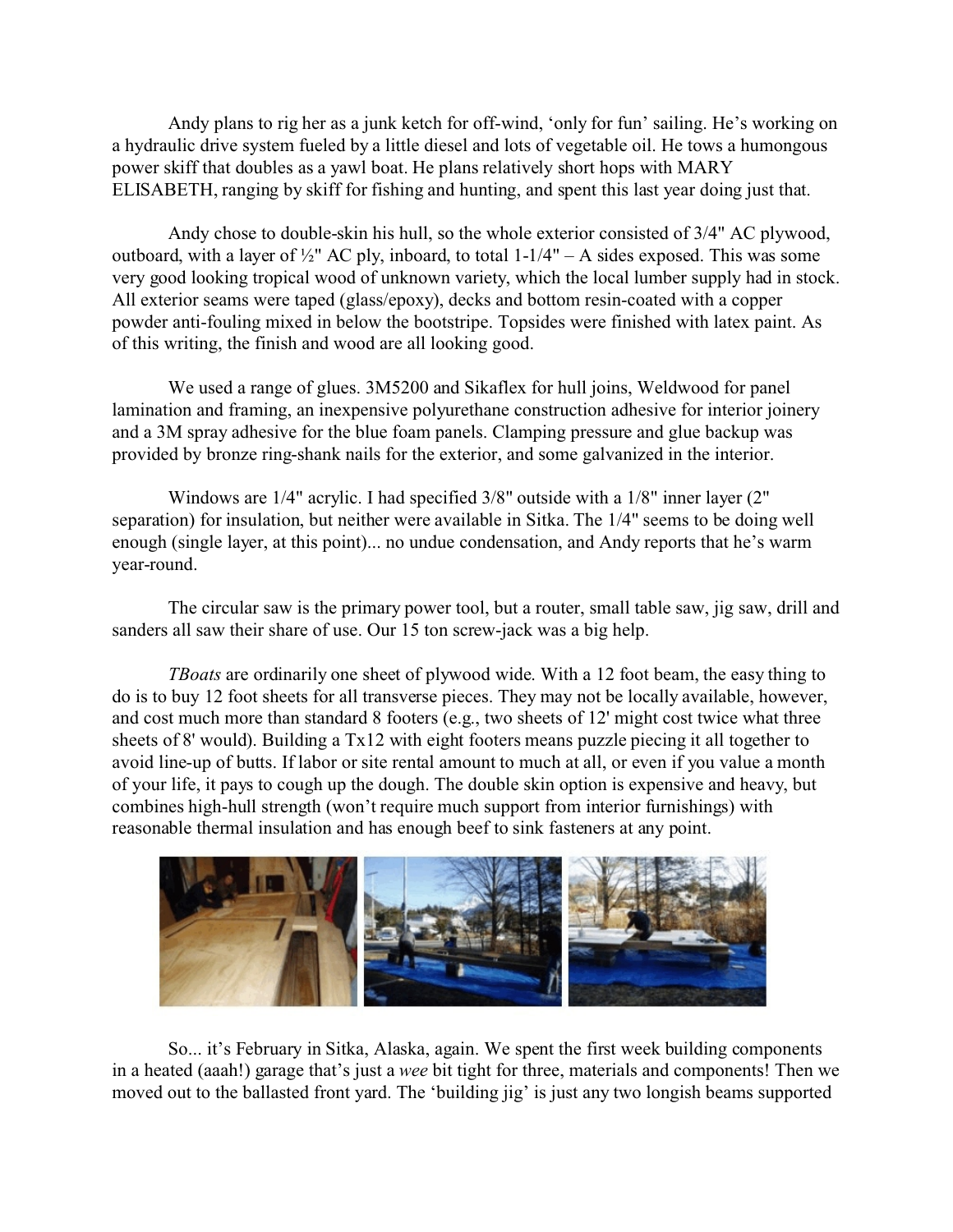sturdily in parallel (they don't have to be level as *TBoats* are self-rectifying). We assembled the mid- and aft bottoms from 'keyed' sub-assemblies, in our case (*with* 12 foot ply sheets, we'd just be slapping two staggered courses of ply together). The bottoms are just two big, flat rectangles of double ply. Using them as a building table, we assembled the hull sides into one long run each (ditto the bottom procedure), fitted chines and rubrail, then called it a day.

Next day, day seven for us, was the dramatic one. Eight of us (one solely an 'overseer' to back me up, as I get a little frazzled when I need to multi-task) arrived to assemble the hull. We pulled the sides off the bottoms to lie port and starboard. We fixed the three bulkheads in place with 3M and Sika goops backed by 4" bronze ring-shank spikes driven through the bottom into their floors. The diligent crew spent an hour squaring and fixing them into position (I couldn't persuade them that it wasn't necessary – the geometry is built into the hull!). One by one, we lifted the sides (this is why we need a small crowd – the sides are *heavy*) to stand on their chines in position. Glue and spikes at the bulkheads and through the bottom into the chines. Next we fit the upper panels into their notches. In four hours, we were done. The only near disaster was that our beautiful stretch of weather was coming to an abrupt end. But we got the... uh... shelter(?) up before the first drop of rain (which went to snow) dampened our ply.



We finished under and in spite of that totally lame tarp 'structure'. What the photos *don't* show is three weeks of snow, two of 4°F temperatures (glue doesn't set too well at those temps!), and dinking with tarps in 45+kt winds. Building as we were, on one of Sitka's main arteries, a near-constant stream of visitors dropped by to check us out. All of this, along with time spent forcing 8 foot ply to do a 12 footer's job, add up to about the aforementioned month off optimal.

But they also don't show the fun of throwing a boat together! Adverse conditions (if they don't drag on too long) contribute 'in the trenches' camaraderie. Weather aside, there were no surprises or challenges encountered. Construction is straightforward and robust.

The next while was spent completing the hull structure: bow and stern transoms, longitudinal bulkheads (specific to Andy's double bunk arrangement in the bow), for and aft decks and cabin deck, aft bottom.

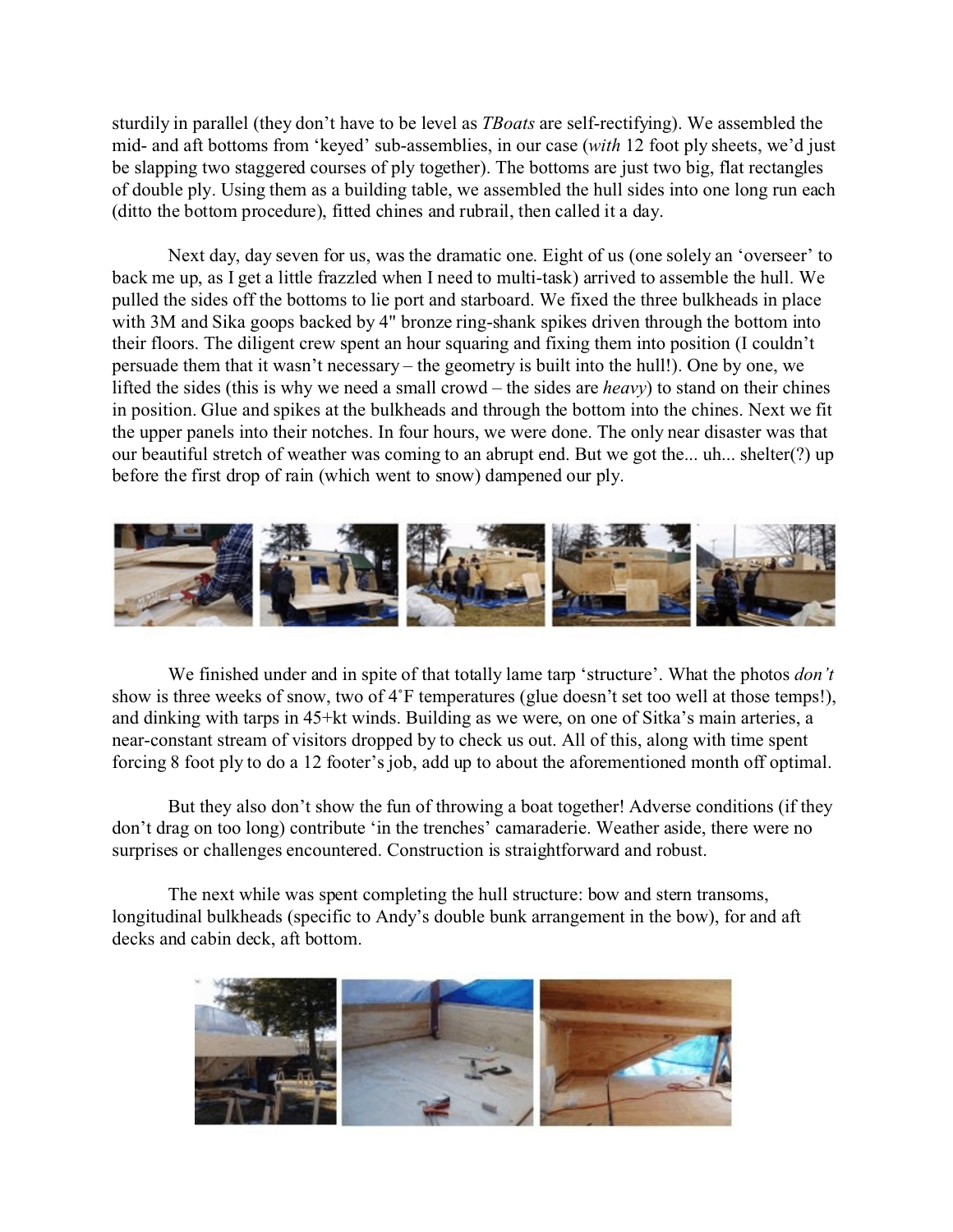Andy wanted a very stiff cabin deck. He chose two layers of ½" ply sandwiching 1½" blue foam, stiffened by 2x4 framing. My only quibble is that I would've liked to see liquid polyurethane used to fill cracks and gaplets (rather than spray expansion foam, which struck me as hardening too quickly to achieve real penetration). In the worst case scenario, though, in twenty years he can zip the whole deck off, if necessary, and do it again in a matter of days.



The interior is ply panel box-girder construction. Furnishings of this sort are quick to build and provide further reenforcement for the hull.



We finished up the interior and closed the hull at the forward end (the bow curve). This is the only challenging part of a *TBoat*, and may be omitted in favor of a hard 'knuckle' as at the stern. It was saved for last to allow easy entrance to the hull while building. The outer, 3/4" skin we kerfed to allow easier bending. Glue and spikes – you know the drill. Where extra clamping pressure was needed, we screwed through the two layers into 2x blocks, which were removed and



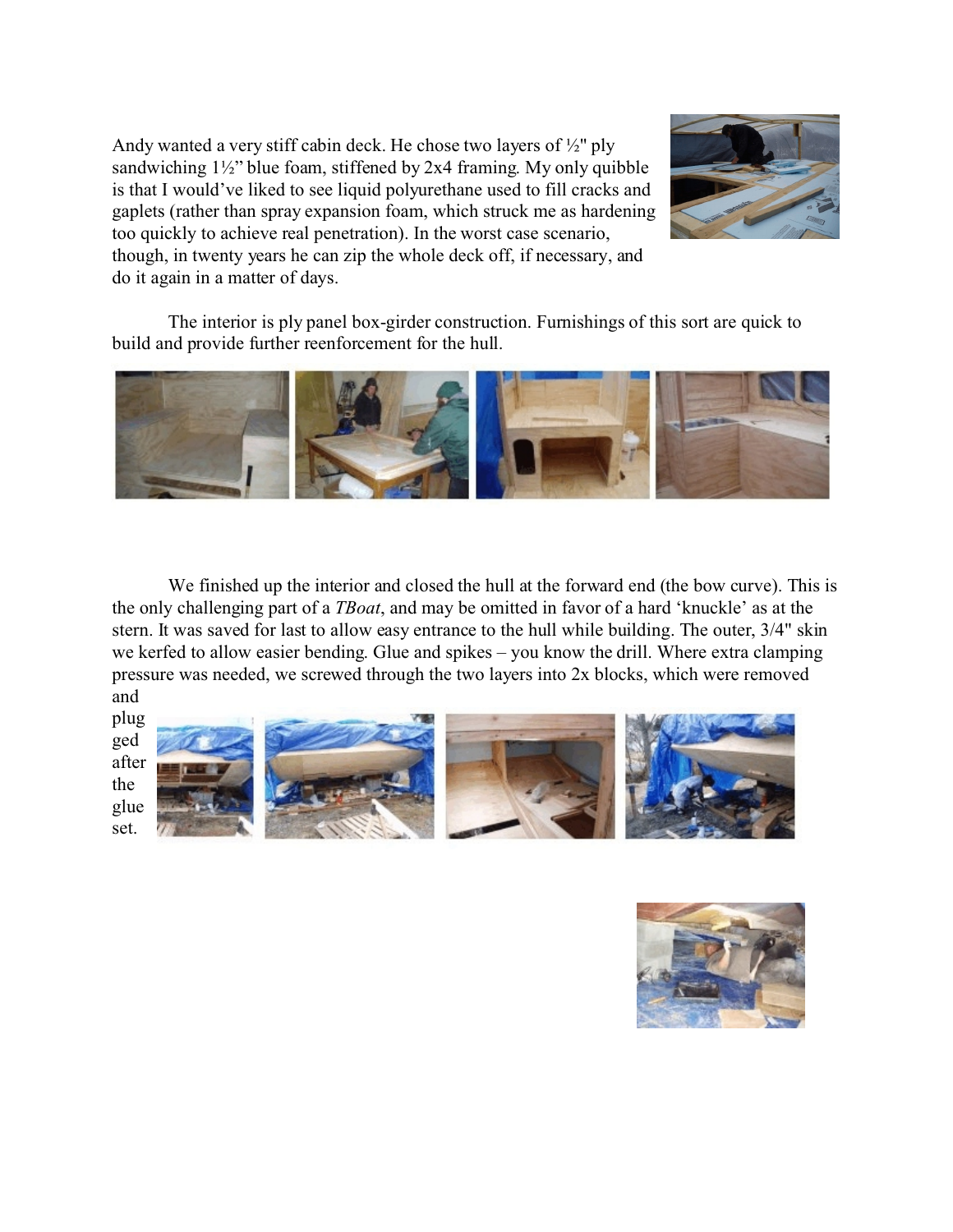Andy chose a tape/fillet join (vs. timber) at the aft 'knuckle'.

Tape exterior seams, resin coat, anti-fouling. 35°F. Yuk.